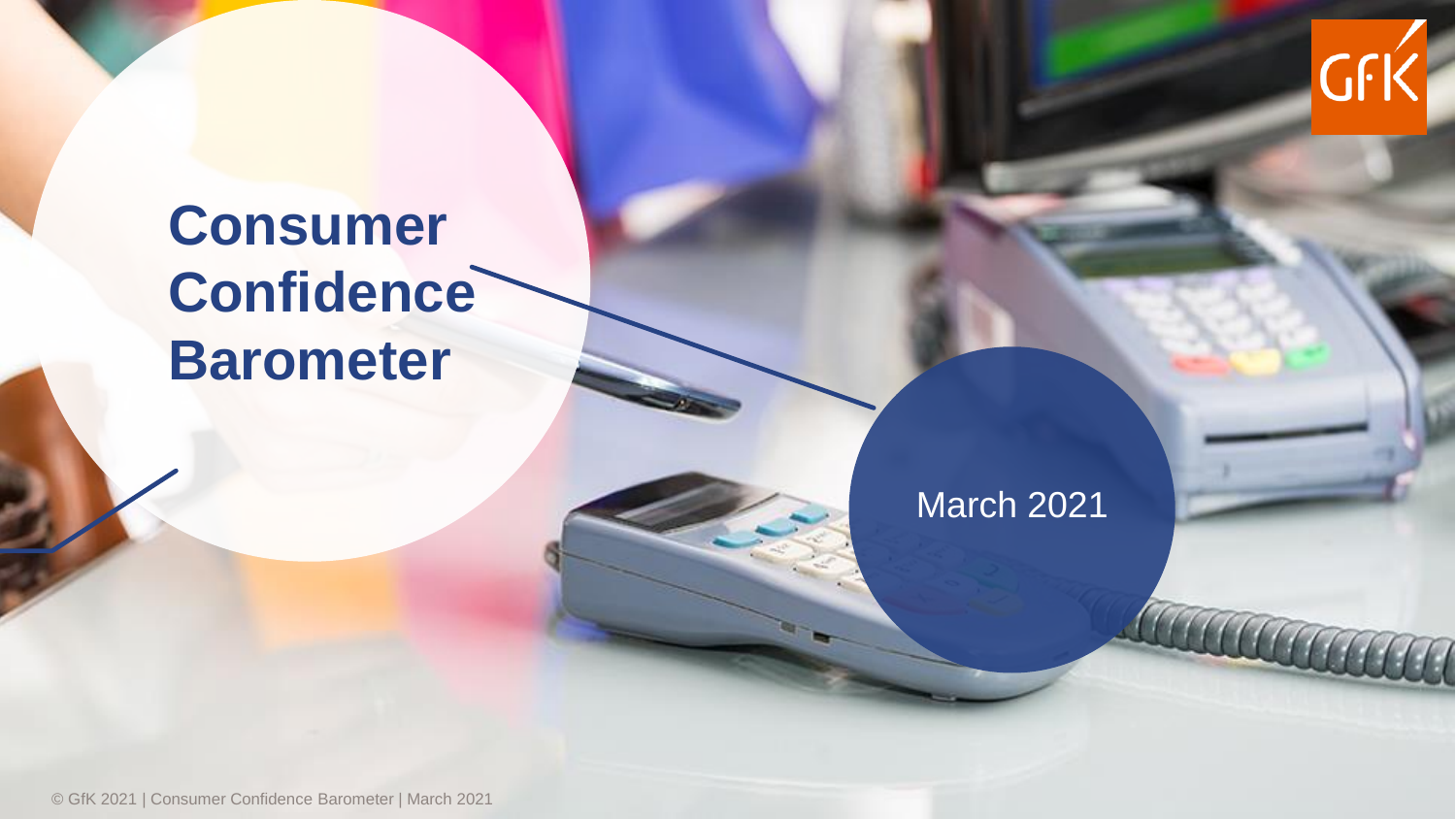Consumer Confidence Barometer - Overview



- **.** The UK Consumer Confidence Barometer is conducted by GfK
- The UK Consumer Confidence Survey was conducted amongst a sample of 2,000 individuals aged  $16+$  in the UK
- Quotas are imposed on age, sex, region and social class to ensure the final sample is representative of the UK population
- Interviewing was carried out between 1st and 12th March 2021.
- **•** The study arrives at the index score by arriving at an average of averages from core questions
- **•** This survey was conducted via a nationally representative online survey, with a yearly telephone survey conducted to calibrate the data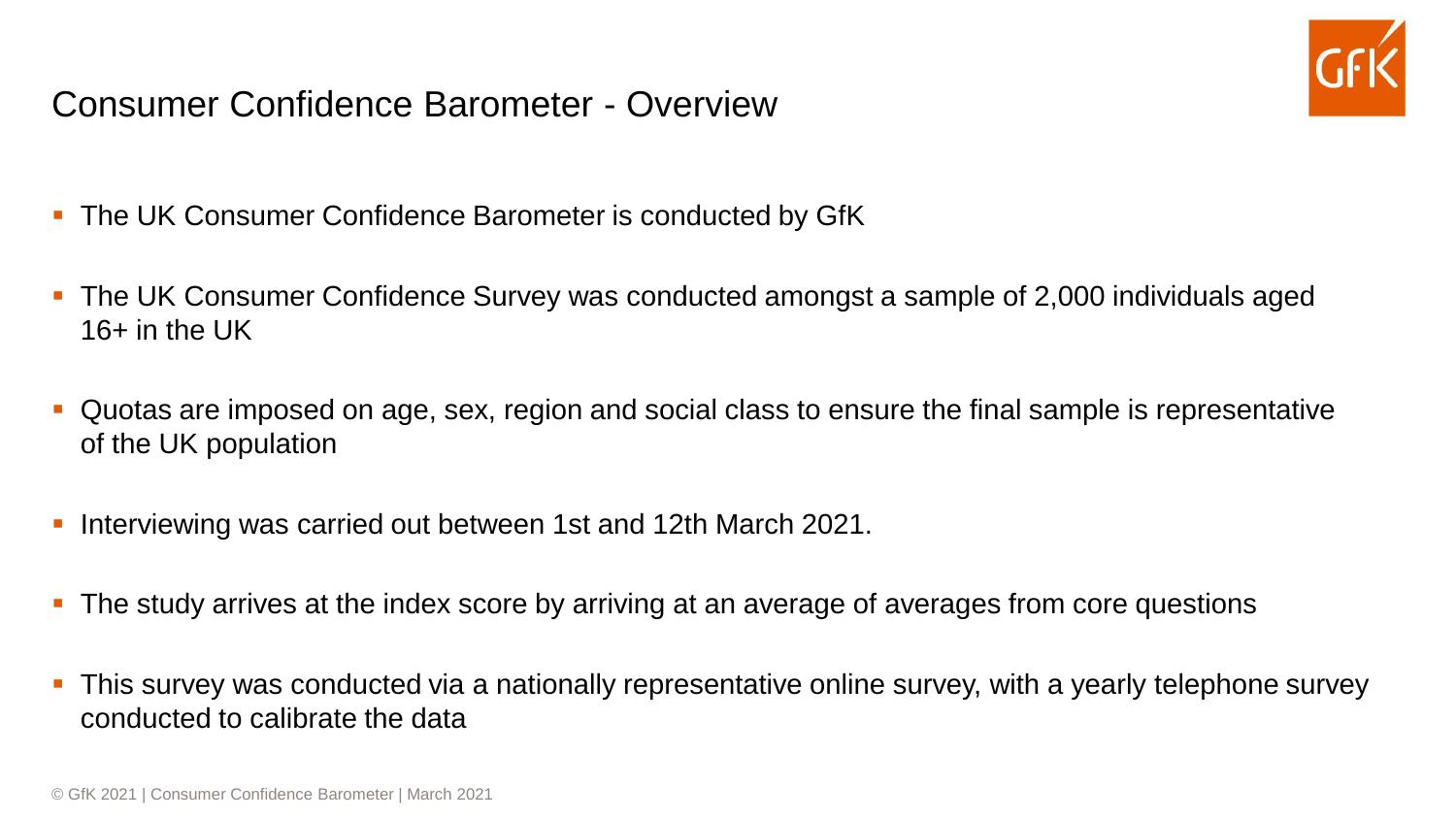

### Consumer Confidence Index



The Index Score is calculated using the results of five questions (1,2,3,4, and 8). The mean score from each of these five questions is combined and the Index Score is the average.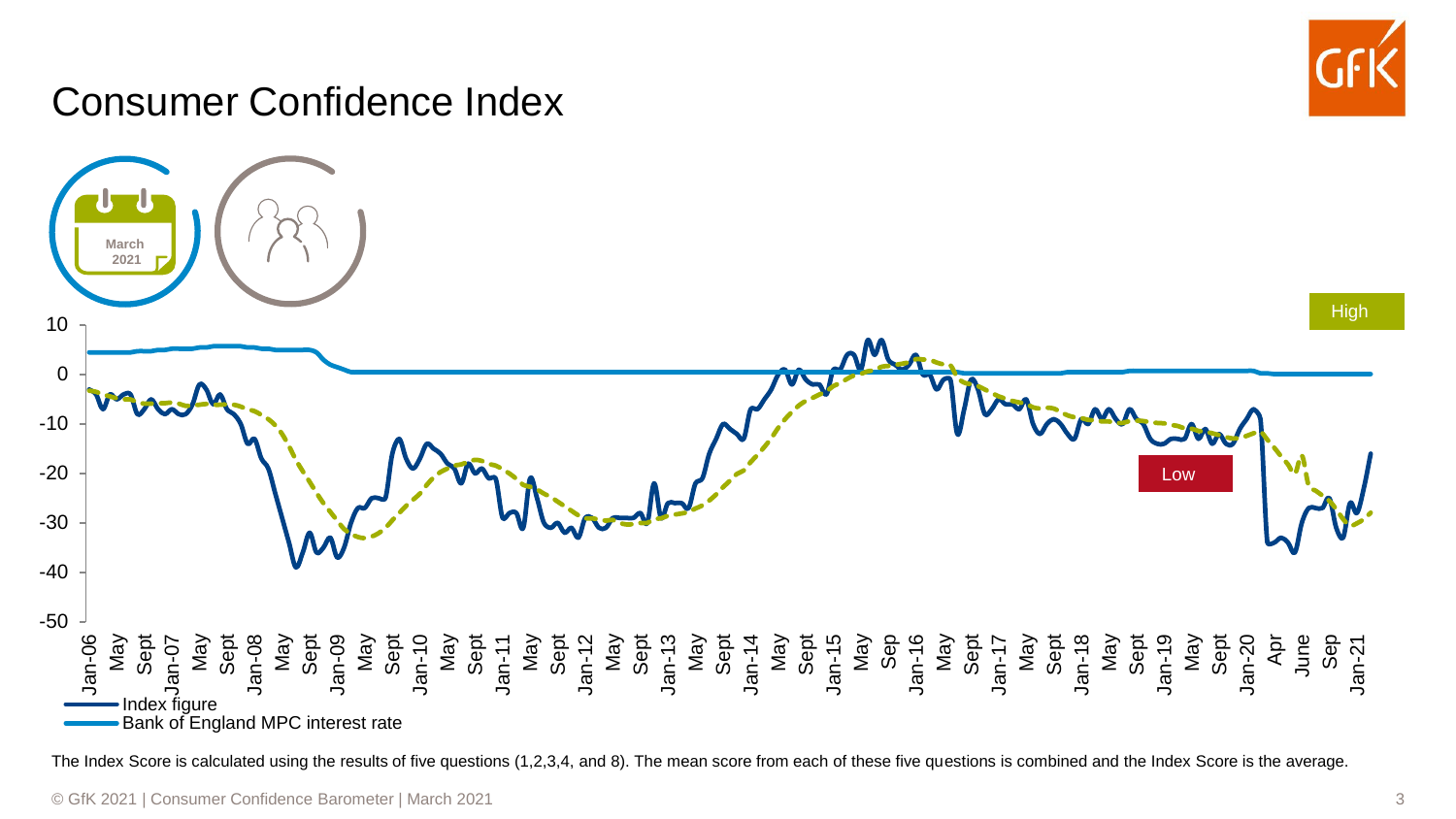

#### Q2 How do you expect the financial position of your household to change over the next 12 months? Get a lot better =  $1$  / Get a little better = 0.5 / Stay the same =  $0$  / Get a little worse -0.5 / Get a lot worse = -1

Q1 How has the financial situation of your household changed over the last 12 months? Got a lot better =  $1 /$  Got a little better = 0.5 / Stayed the same = 0 / Got a little worse -0.5 / Got a lot worse = -1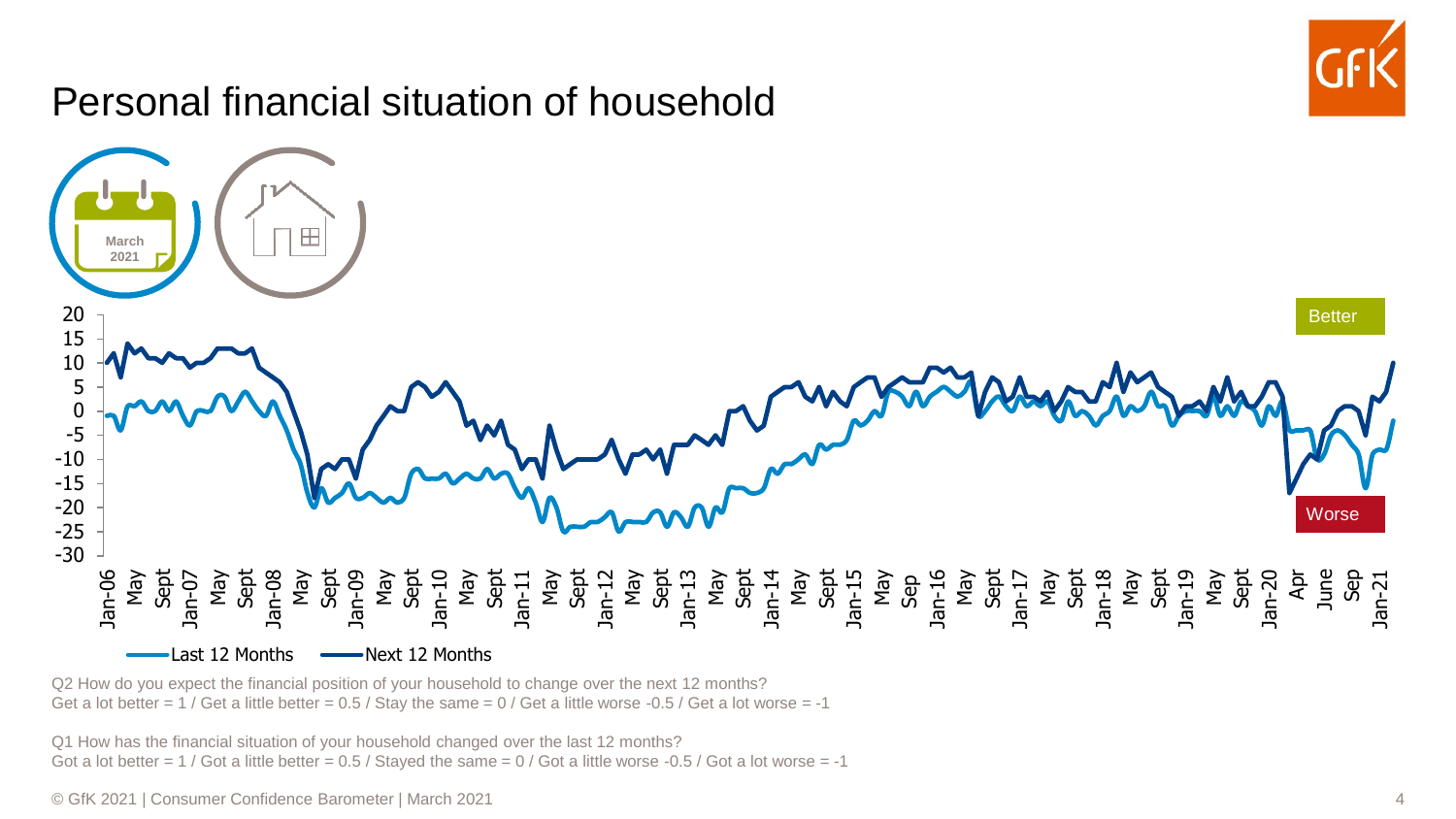

Q3 How do you think the general economic situation in this country has changed over the last 12 months? Got a lot better =  $1$  / Got a little better =  $0.5$  / Stayed the same =  $0$  / Got a little worse -0.5 / Got a lot worse = -1

Q4 How do you expect the general economic situation in this country to develop over the next 12 months? Get a lot better =  $1$  / Get a little better = 0.5 / Stay the same =  $0$  / Get a little worse -0.5 / Get a lot worse = -1

© GfK 2021 | Consumer Confidence Barometer | March 2021 5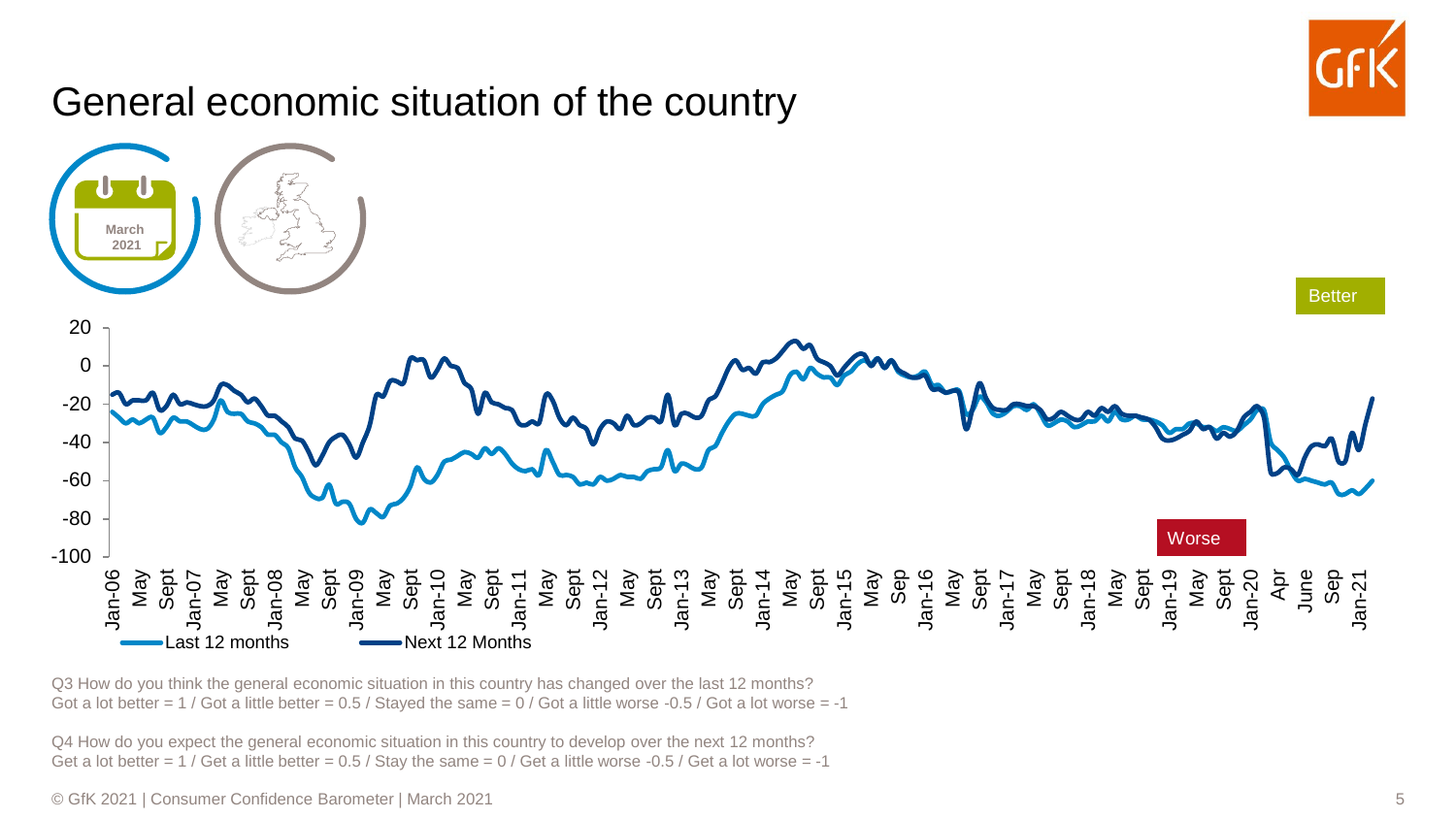#### Climate for major purchases Right time Wrong time Jan-06 May Sept Jan-07 May Sept Jan-08 May Sept Jan-09 May Sept Jan-10 May Sept Jan-11 May Sept Jan-12 May Sept Jan-13 May Sept Jan-14 May Sept Jan-15 May Sep Jan-16 May Sep Jan-17 May Sept Jan-18 May Sept Jan-19 May Sept Jan-20 Apr June Sep Jan-21 -60 -50 -40 -30 -20 -10 0 10 20 30  $\blacksquare$ Major purchases  $\blacksquare$   $\blacksquare$   $\blacksquare$  Annual moving average Is now the right time to buy? **March 2021**

Q8 In view of the general economic situation, do you think now is the right time for people to make major purchases such as furniture or electrical goods? Yes, now is the right time  $= 1$  / It is neither the right time nor the wrong time  $= 0$  / No, it is the wrong time  $= -1$